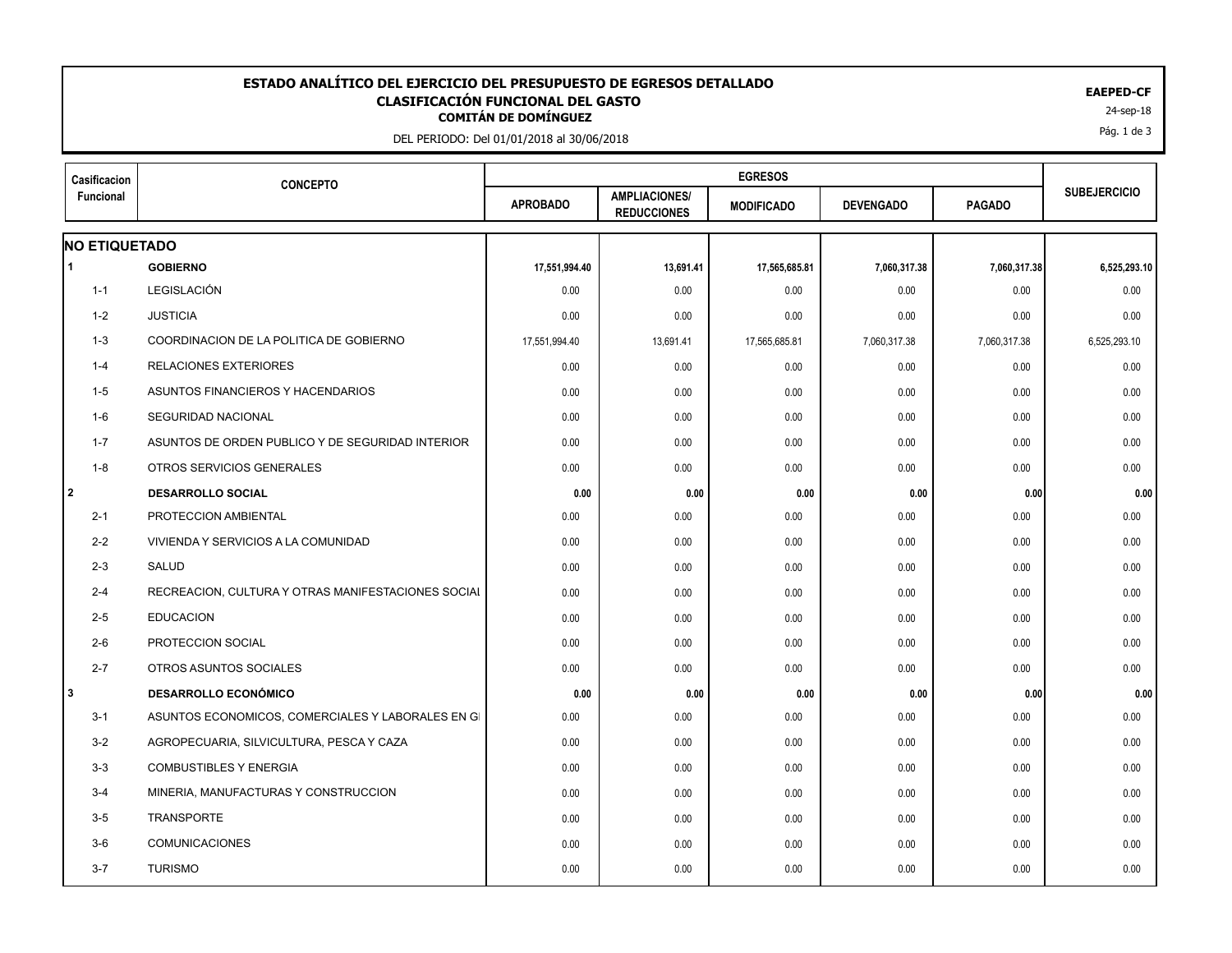## EAEPED-CF<br>CLASIFICACIÓN FUNCIONAL DEL GASTO<br><sup>24-sep-18</sup> **ESTADO ANALÍTICO DEL EJERCICIO DEL PRESUPUESTO DE EGRESOS DETALLADO EAEPED-CF CLASIFICACIÓN FUNCIONAL DEL GASTO**

DEL PERIODO: Del 01/01/2018 al 30/06/2018

| Casificacion         | <b>CONCEPTO</b>                                     |                 |                                            |                   |                  |               |                     |
|----------------------|-----------------------------------------------------|-----------------|--------------------------------------------|-------------------|------------------|---------------|---------------------|
| Funcional            |                                                     | <b>APROBADO</b> | <b>AMPLIACIONES/</b><br><b>REDUCCIONES</b> | <b>MODIFICADO</b> | <b>DEVENGADO</b> | <b>PAGADO</b> | <b>SUBEJERCICIO</b> |
| $3 - 8$              | CIENCIA, TECNOLOGIA E INNOVACION                    | 0.00            | 0.00                                       | 0.00              | 0.00             | 0.00          | 0.00                |
| $3-9$                | OTRAS INDUSTRIAS Y OTROS ASUNTOS ECONOMICOS         | 0.00            | 0.00                                       | 0.00              | 0.00             | 0.00          | 0.00                |
| l 4                  | OTRAS NO CLASIFICADAS EN FUNCIONES ANTERIORES       | 0.00            | 0.00                                       | 0.00              | 0.00             | 0.00          | 0.00                |
| $4 - 1$              | TRANSACCIONES DE LA DEUDA PUBLICA / COSTO FINANCIER | 0.00            | 0.00                                       | 0.00              | 0.00             | 0.00          | 0.00                |
| $4 - 2$              | TRANSFERENCIAS, PARTICIPACIONES Y APORTACIONES ENT  | 0.00            | 0.00                                       | 0.00              | 0.00             | 0.00          | 0.00                |
| $4 - 3$              | SANEAMIENTO DEL SISTEMA FINANCIERO                  | 0.00            | 0.00                                       | 0.00              | 0.00             | 0.00          | 0.00                |
| $4 - 4$              | ADEUDOS DE EJERCICIOS FISCALES ANTERIORES           | 0.00            | 0.00                                       | 0.00              | 0.00             | 0.00          | 0.00                |
| <b>ETIQUETADO</b>    |                                                     |                 |                                            |                   |                  |               |                     |
| $\blacktriangleleft$ | <b>GOBIERNO</b>                                     | 0.00            | 0.00                                       | 0.00              | 0.00             | 0.00          | 0.00                |
| $1 - 1$              | LEGISLACIÓN                                         | 0.00            | 0.00                                       | 0.00              | 0.00             | 0.00          | 0.00                |
| 1-2                  | <b>JUSTICIA</b>                                     | 0.00            | 0.00                                       | 0.00              | 0.00             | 0.00          | 0.00                |
| $1 - 3$              | COORDINACION DE LA POLITICA DE GOBIERNO             | 0.00            | 0.00                                       | 0.00              | 0.00             | 0.00          | 0.00                |
| $1 - 4$              | <b>RELACIONES EXTERIORES</b>                        | 0.00            | 0.00                                       | 0.00              | 0.00             | 0.00          | 0.00                |
| 1-5                  | ASUNTOS FINANCIEROS Y HACENDARIOS                   | 0.00            | 0.00                                       | 0.00              | 0.00             | 0.00          | 0.00                |
| 1-6                  | SEGURIDAD NACIONAL                                  | 0.00            | 0.00                                       | 0.00              | 0.00             | 0.00          | 0.00                |
| $1 - 7$              | ASUNTOS DE ORDEN PUBLICO Y DE SEGURIDAD INTERIOR    | 0.00            | 0.00                                       | 0.00              | 0.00             | 0.00          | 0.00                |
| $1 - 8$              | OTROS SERVICIOS GENERALES                           | 0.00            | 0.00                                       | 0.00              | 0.00             | 0.00          | 0.00                |
| l 2                  | <b>DESARROLLO SOCIAL</b>                            | 0.00            | 0.00                                       | 0.00              | 0.00             | 0.00          | 0.00                |
| $2 - 1$              | PROTECCION AMBIENTAL                                | 0.00            | 0.00                                       | 0.00              | 0.00             | 0.00          | 0.00                |
| $2 - 2$              | VIVIENDA Y SERVICIOS A LA COMUNIDAD                 | 0.00            | 0.00                                       | 0.00              | 0.00             | 0.00          | 0.00                |
| $2 - 3$              | SALUD                                               | 0.00            | 0.00                                       | 0.00              | 0.00             | 0.00          | 0.00                |
| $2 - 4$              | RECREACION, CULTURA Y OTRAS MANIFESTACIONES SOCIAL  | 0.00            | 0.00                                       | 0.00              | 0.00             | 0.00          | 0.00                |
| $2 - 5$              | <b>EDUCACION</b>                                    | 0.00            | 0.00                                       | 0.00              | 0.00             | 0.00          | 0.00                |
| $2 - 6$              | PROTECCION SOCIAL                                   | 0.00            | 0.00                                       | 0.00              | 0.00             | 0.00          | 0.00                |
| $2 - 7$              | OTROS ASUNTOS SOCIALES                              | 0.00            | 0.00                                       | 0.00              | 0.00             | 0.00          | 0.00                |
|                      |                                                     |                 |                                            |                   |                  |               |                     |

Pág. 2 de 3